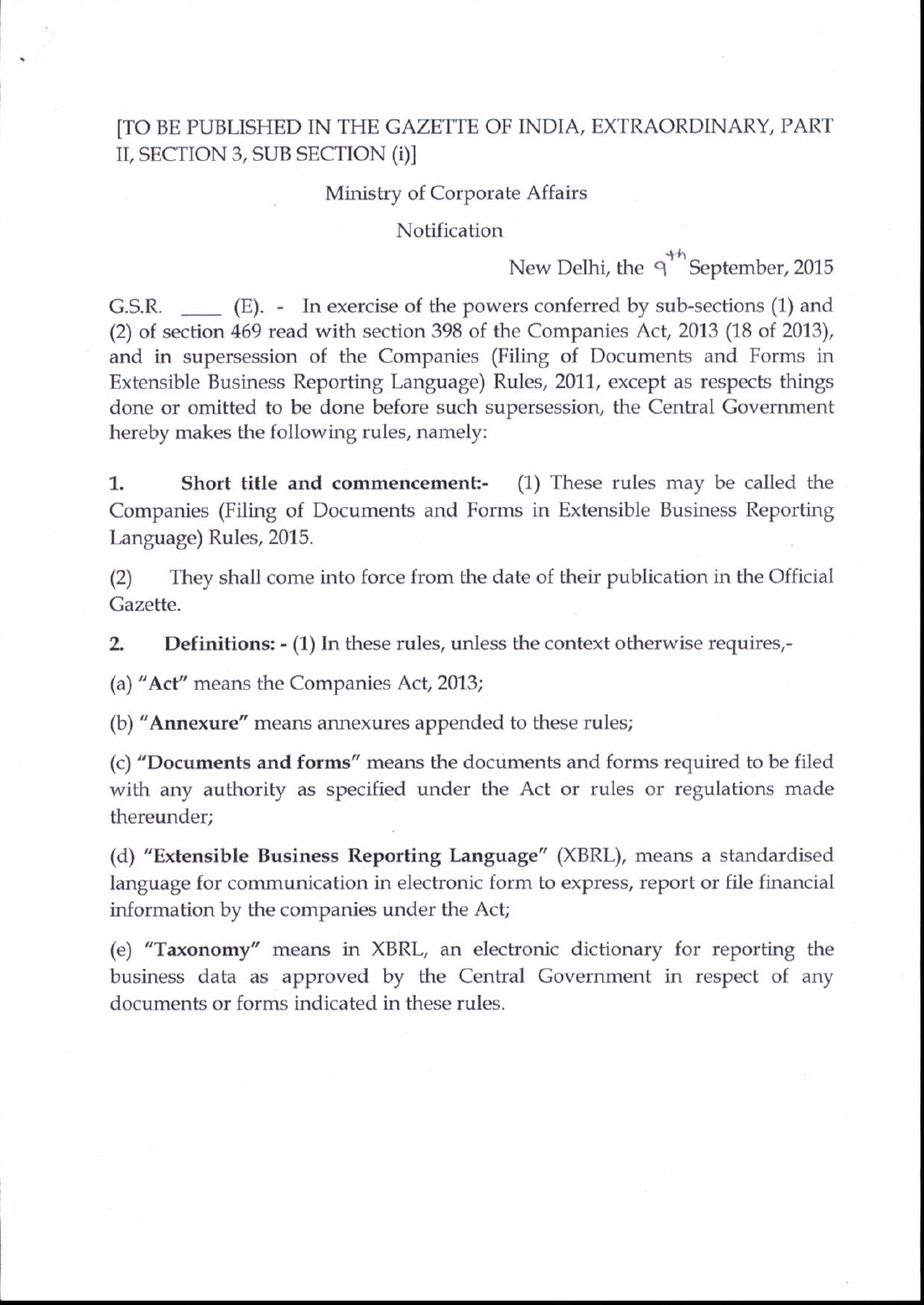(2) Words and expressions used in these rules but not defined and defined in the Act or in the Companies (Specification of definitions details) Rules, 2014 shall have the meanings respectively assigned to them in the Act and said rules.

 $\sim$  .

3. Filing of financial statement with Registrar:- The following class of companies shall file their financial statement and other documents under section 137 of the financial years commencing on or after 1<sup>st</sup> April, 2014 using the XBRL taxonomy Act, with the Registrar in e-form AOC-4 XBRL given in Annexure-I for the given in Annexure II, namelY:-

(i) all companies listed with any Stock Exchange(s) in India and their lndian subsidiaries; or

(ii) all companies having paid up capital of rupees five crore or above;

(iii) all companies having turnover of rupees hundred crore or above; or

(iv) all companies which were hitherto covered under the Companies (Filing ot l)ocuments and Forms in Extensible Business Reporting Language) Rules, 2011:

Provided that the companies in Banking, Insurance, Power Sector and Non-Banking Financial companies are exempted from XBRL filing'

4. Filing of cost audit report - A company required to furnish cost audit report and other documents to the Central Government under sub-section (6) of section 148 of the Act and rules made thereunder, shall file such report and other documents using the XBRL taxonomy given in Annexure-III for the financial years commencing on or after 1<sup>st</sup> April, 2014 in e-Form CRA-4 specified under the Companies (Cost Records and Audit) Rules, 2014.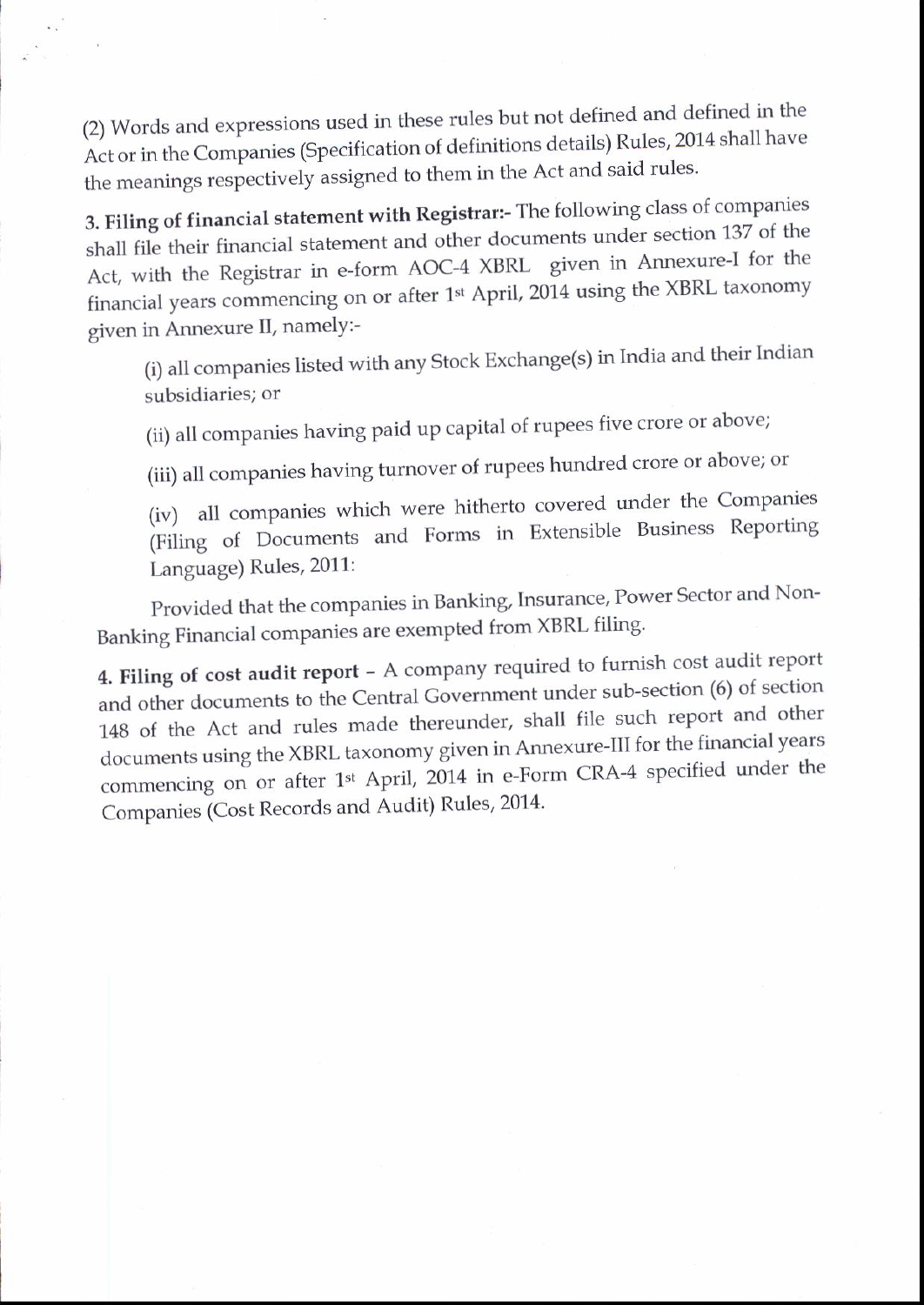AMMEXURE - I

| [Pursuant to                                          | <b>FORM NO. AOC- 4 XBRL</b><br>Form for filing XBRL document<br>section<br>137<br>of<br>in respect of financial statement<br>the<br>Companies Act, 2013 and rule 12(2) of<br>and other documents with the<br><b>Companies (Accounts) Rules, 2014]</b><br>Registrar<br>सल्यमय जयत |
|-------------------------------------------------------|----------------------------------------------------------------------------------------------------------------------------------------------------------------------------------------------------------------------------------------------------------------------------------|
| Language o English o Hindi                            | Refer the instruction kit for filing the form.                                                                                                                                                                                                                                   |
|                                                       | Note -All fields marked in * are to be mandatorily filled.                                                                                                                                                                                                                       |
|                                                       | Authorised capital of the company as on the date of filing                                                                                                                                                                                                                       |
|                                                       | Number of members of the company as on the date of filing                                                                                                                                                                                                                        |
| 1.                                                    | (a) *Corporate identity number (CIN) of company<br>Pre-fill<br>(b) Global location number (GLN) of company                                                                                                                                                                       |
| 2.<br>(a) Name of the company                         |                                                                                                                                                                                                                                                                                  |
| (b) Address of<br>registered office<br>of the company |                                                                                                                                                                                                                                                                                  |
| $(c)$ *e-mail id of the company                       | 3. * Financial year to which financial statements relates                                                                                                                                                                                                                        |
| From                                                  | (DD/MM/YYYY)<br>To<br>(DD/MM/YYYY)                                                                                                                                                                                                                                               |
|                                                       | 4.(a)*Date of Board of Directors' meeting in which financial statements are approved<br>(DD/MM/YYYY)                                                                                                                                                                             |
|                                                       | (b) (i) *Nature of financial statements                                                                                                                                                                                                                                          |
|                                                       | (ii) Nature of revision o Financial statement o Directors Report o Both                                                                                                                                                                                                          |
|                                                       | (iii) Whether provisional financial statements filed earlier o Yes o No o Not applicable                                                                                                                                                                                         |
|                                                       | (iv) Whether adopted in adjourned AGM o Yes o No o Not applicable                                                                                                                                                                                                                |
|                                                       | (v) Date of adjourned AGM in which financial statements were adopted                                                                                                                                                                                                             |
| (vi) SRN of form INC-28                               |                                                                                                                                                                                                                                                                                  |
|                                                       | (vii) SRN of form AOC-4/AOC-4 XBRL                                                                                                                                                                                                                                               |
|                                                       | (viii) Date of order of competent authority<br>(DD/MM/YYYY)                                                                                                                                                                                                                      |
|                                                       | 5.(a) Whether Annual General Meeting (AGM) is held o Yes o No o Not applicable                                                                                                                                                                                                   |
| (b) If yes, date of AGM                               | (DD/MM/YYYY)                                                                                                                                                                                                                                                                     |
| (c) *Due Date, of AGM                                 | (DD/MM/YYYY)                                                                                                                                                                                                                                                                     |
|                                                       | (d) *Whether any extension for financial year or AGM granted o Yes o No *                                                                                                                                                                                                        |